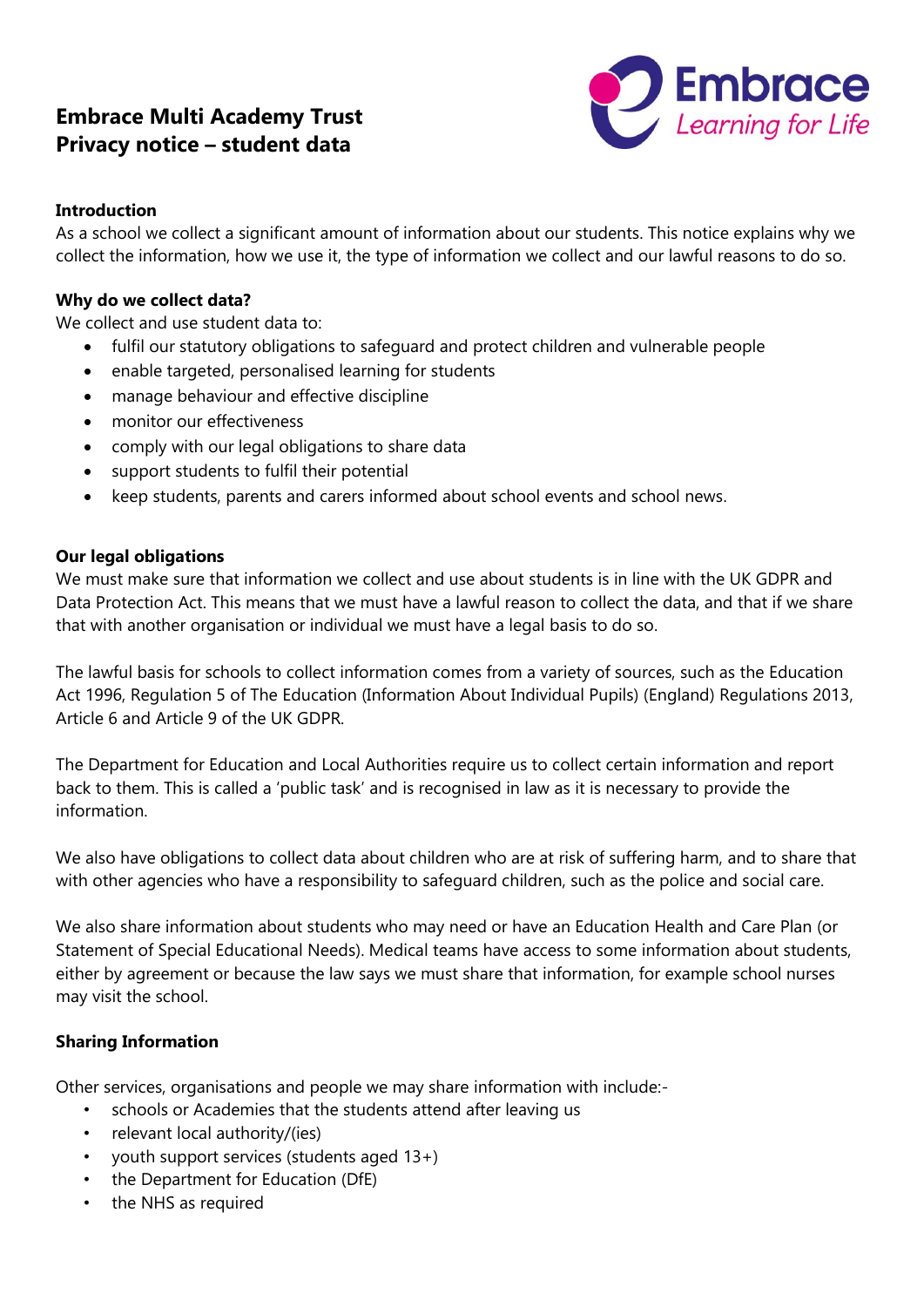- School nursing service
- Parent/Carer
- Suppliers and service providers
- Health professionals
- Health & Social Welfare organisations
- Professional bodies
- Charities and voluntary organisations
- Auditors
- Survey & research organisations
- Social Care Organisations
- Police forces and Court services
- Suppliers of software and apps that are used in school

We must keep up to date information about parents and carers for emergency contacts.

#### **How we use the data**

In school we also use various third party tools to make sure that students best interests are advanced. We also record details about progress, attainment and student development to support future planning and learning.

We use software to track progress and attainment.

We use data to manage and monitor pastoral needs and attendance/absences so that suitable strategies can be planned if required.

We use systems to take electronic payments for school meals. This includes financial software to manage school budgets, which may include some student data.

Data can be used to monitor school effectiveness, the impact of intervention and learning styles across groups of students as well as individual children.

We may use consultants, experts and other advisors to assist the school in fulfilling its obligations and to help run the school properly. We might need to share student information with them if this is relevant to their work.

We also use contact information to keep students, parents, carers up to date about school events.

#### **What type of data is collected?**

The DfE and government requires us to collect a lot of data by law, so that they can monitor and support schools more widely, as well as checking on individual schools effectiveness.

The categories of student information that the school collects, holds and shares include the following:

- Personal information eg names, student numbers and addresses
- Characteristics eg ethnicity, language, nationality, country of birth and free school meal eligibility
- Attendance information eg number of absences and absence reasons
- Assessment information eg national curriculum assessment results
- Relevant medical information and social care
- Information relating to SEND and health needs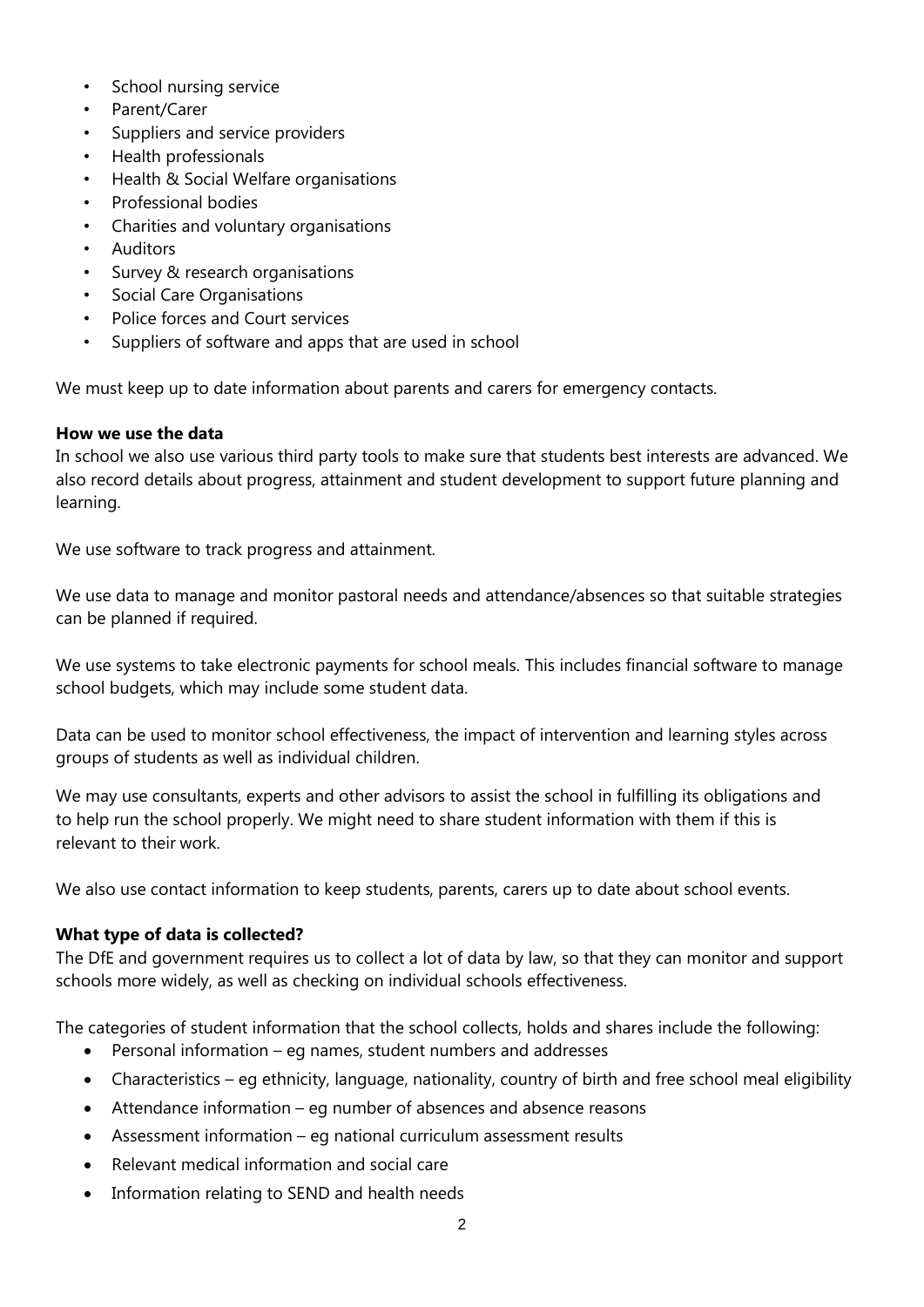- Behavioural information eg number of temporary exclusions
- CCTV photos and video recordings (applies to some schools only where applicable a corresponding CCTV Policy can be found within the GDPR section of the school website)

# **The National Pupil Database (NPD)**

The NPD is owned and managed by the Department for Education and contains information about students in schools in England. It provides invaluable evidence on educational performance to inform independent research, as well as studies commissioned by the Department. It is held in electronic format for statistical purposes. This information is securely collected from a range of sources including schools, local authorities and awarding bodies.

We are required by law, to provide information about our students to the DfE as part of statutory data collections such as the school census and early years' census. Some of this information is then stored in the NPD. The law that allows this is the Education (Information About Individual Pupils) (England) Regulations 2013.

To find out more about the student information we share with the department, for the purpose of data collections, go to [https://www.gov.uk/education/data-collection-and-censuses-for-schools.](https://www.gov.uk/education/data-collection-and-censuses-for-schools)

To find out more about the NPD, go to [https://www.gov.uk/government/publications/national-pupil](https://www.gov.uk/government/publications/national-pupil-database-user-guide-and-supporting-information)[database-user-guide-and-supporting-information.](https://www.gov.uk/government/publications/national-pupil-database-user-guide-and-supporting-information)

The department may share information about our students from the NPD with third parties who promote the education or well-being of children in England by:

- conducting research or analysis
- producing statistics
- providing information, advice or guidance.

The Department for Education has robust processes in place to ensure the confidentiality of our data is maintained and there are stringent controls in place regarding access and use of the data. Decisions on whether DfE releases data to third parties are subject to a strict approval process and based on a detailed assessment of:

- who is requesting the data
- the purpose for which it is required
- the level and sensitivity of data requested: and
- the arrangements in place to store and handle the data.

To be granted access to student information, organisations must comply with strict terms and conditions covering the confidentiality and handling of the data, security arrangements and retention and use of the data.

For more information about the department's data sharing process, please visit: <https://www.gov.uk/data-protection-how-we-collect-and-share-research-data>

For information about which organisations the department has provided student information, (and for which project), please visit the following website: [https://www.gov.uk/government/publications/national](https://www.gov.uk/government/publications/national-pupil-database-requests-received)[pupil-database-requests-received](https://www.gov.uk/government/publications/national-pupil-database-requests-received)